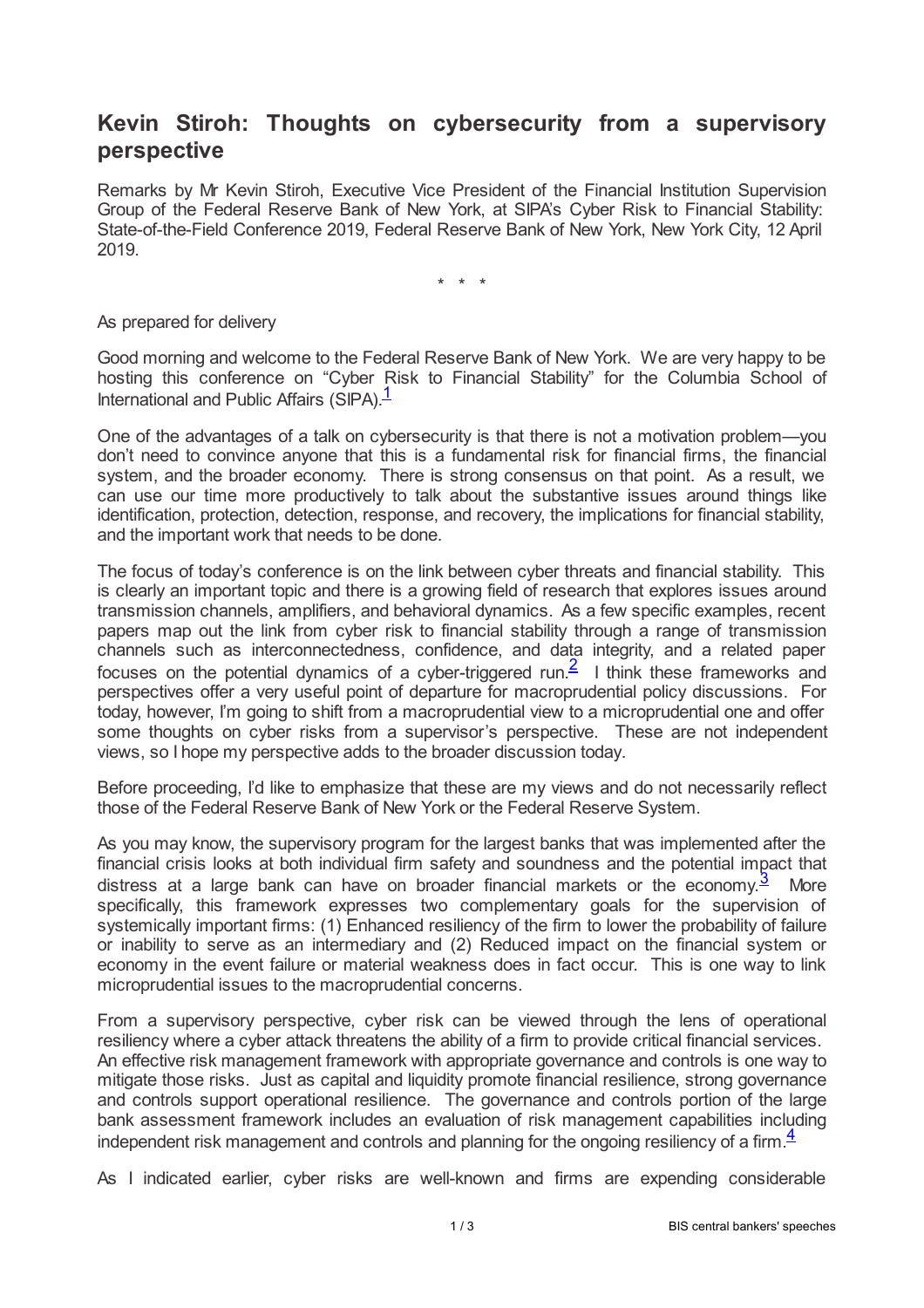<span id="page-1-0"></span>resources and management bandwidth to address them in terms of technology, process and personnel. U.S. banks and other financial firms are projecting higher spending on cybersecurity each year as they face bigger threats and more attacks.<sup>[5](#page-2-4)</sup> Cumulatively, we have seen estimates as high as \$1 trillion for global spend on cybersecurity through 2021. $6$ 

<span id="page-1-1"></span>One area of supervisory focus is on maintaining resilience of core business services. For cybersecurity, this includes continued progress on preventive and detective efforts. It also includes things like a comprehensive process to assess cyber-related capabilities; identification of gaps in business resilience requirements such as recovery time objectives; risk monitoring and testing programs; and management reporting to facilitate appropriate prioritization. Moreover, bank resiliency increasingly depends on the resiliency of third-party service providers.

In this sense, our approach to cybersecurity is embedded in the broader supervisory and risk management frameworks. As such, we see notable similarities to other shocks that could impact a firm's operational resiliency, safety and soundness, and ability to continue to provide financial services in a sustainable way. From a process perspective, for example we expect firms to leverage traditional approaches to risk identification, measurement, mitigation, monitoring and reporting. In terms of governance, we expect effective oversight from Boards of Directors. There are also similarities to risk management of information technology with a focus on things like change management and information security controls, asset management, and the software development lifecycle.

There are, however, important differentiators that distinguish cyber risk from other operational shocks such as those related to natural events or human error. These differentiators provide a useful map for risk managers and supervisors who must adapt to these evolving risks.

One obvious differentiator of cybersecurity risk is around motivation. While there are exceptions, we don't usually think of a credit or market risk event or a natural disaster happening with intentionality by a determined adversary. Asset quality or market prices may change unexpectedly and weather events may prove disruptive, but they lack intent to harm. By contrast, cyber events, by definition, involve an intention to steal, disrupt, or destroy. According to one recent survey, the biggest drivers of cyber attacks were access to information followed by financial profit. $\frac{7}{2}$  $\frac{7}{2}$  $\frac{7}{2}$  Cybercriminals are increasingly motivated by data theft, rather than solely direct monetary theft. In addition, the adversary is likely to evolve and may even actively respond during an attack making it necessary to have a dynamic response to this more complex threat.

<span id="page-1-3"></span><span id="page-1-2"></span>Motivation also impacts the varied nature of the threat landscape. Cyber events are driven by nation states, organized crime, and political activists. As result, the threat landscape changes not only with opportunity, data and technology, but also in response to global and domestic politics. One study highlights that cyber incidents from nation states are on the rise.<sup>[8](#page-2-7)</sup> These types of cyber attacks have no physical boundaries as a malicious actor can successfully launch an attack on an institution located in another part of the world. All of these factors impact how an institution will choose to prepare and respond.

A second critical differentiator is the nature of disruption including potential impacts on data confidentiality, integrity, and availability. Cyber attacks that involved data corruption or destructive malware are unique to a cyber threat and can have an immediate and devastating impact. The question of data integrity has emerged as a critical factor in a cyber attack and introduces additional risk management challenges. For example, the ability to respond and recover may be disrupted if there is data destruction or corruption in a scenario that is also likely to include considerable uncertainty. Even if a firm can recover from a data corruption cyber-attack, when would customers and clients trust them as a counterparty? Issues around confidence and interconnectedness are ways that a cyber event can have broader macroprudential implications.

A third differentiator relates to the skill and human capital needed to build the most successful